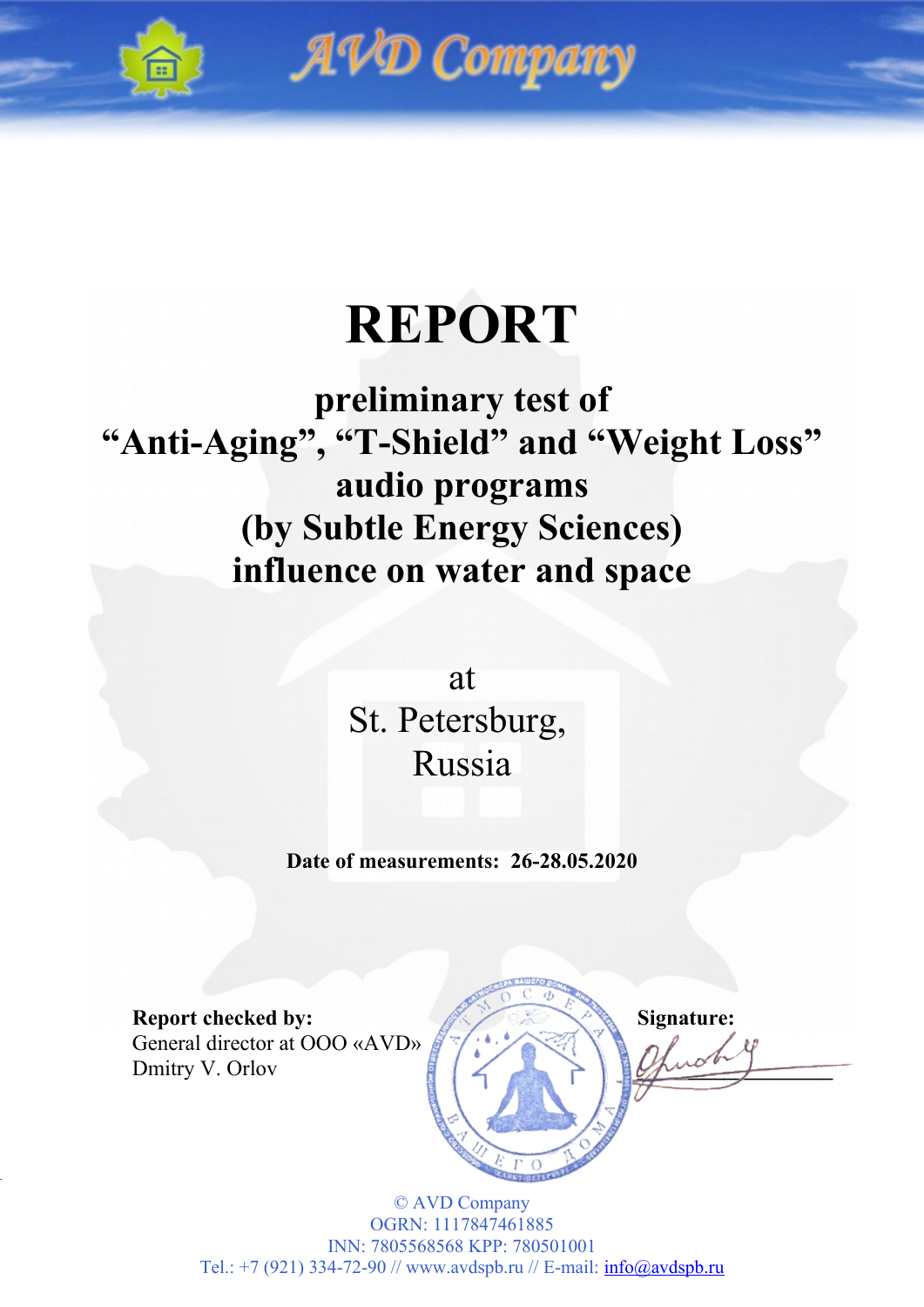



### **Conclusions**

Based on the obtained results of the preliminary tests of the "Subtle Energy Sciences" audio tracks of their influence on water and space we can state that:

In all the experiments with water and space for the audio track "Anti-Aging" were detected decrease of variation of the signal that can be connected with higher harmonization of space and potential structurization of water.

In the only experiment with water and space for the audio track "T-Shield" same pattern was detected.

In case of audio track "Weight loss" water has shown decrease of variation, while space didn't react significantly. This program has shown lowest affect on water and space.

We should state also that each type of experiment should be repeated at least 4 times to derive the proper average value + it should be compared with some **control** samples, for example, influence of regular pop-music. Then comparing the influence of regular pop-music with the influence of the "Subtle Energy Sciences" audio tracks will give us the understanding of real scientific importance of these tracks.

Unfortunately this set of experiments was made in a hurry with a very small amount of time, so the conclusions are preliminary and need more deep investigation.

#### *Preliminary conclusions are:*

*Audio tracks by "Subtle Energy Sciences" have harmonizing and stabilizing effect on the water samples and space/environment. It means that they can be of a potential boon for human beings too, which consists of water by 70%.*

**at OOO "AVD"**

General director **Church y** Dmitry V. Orlov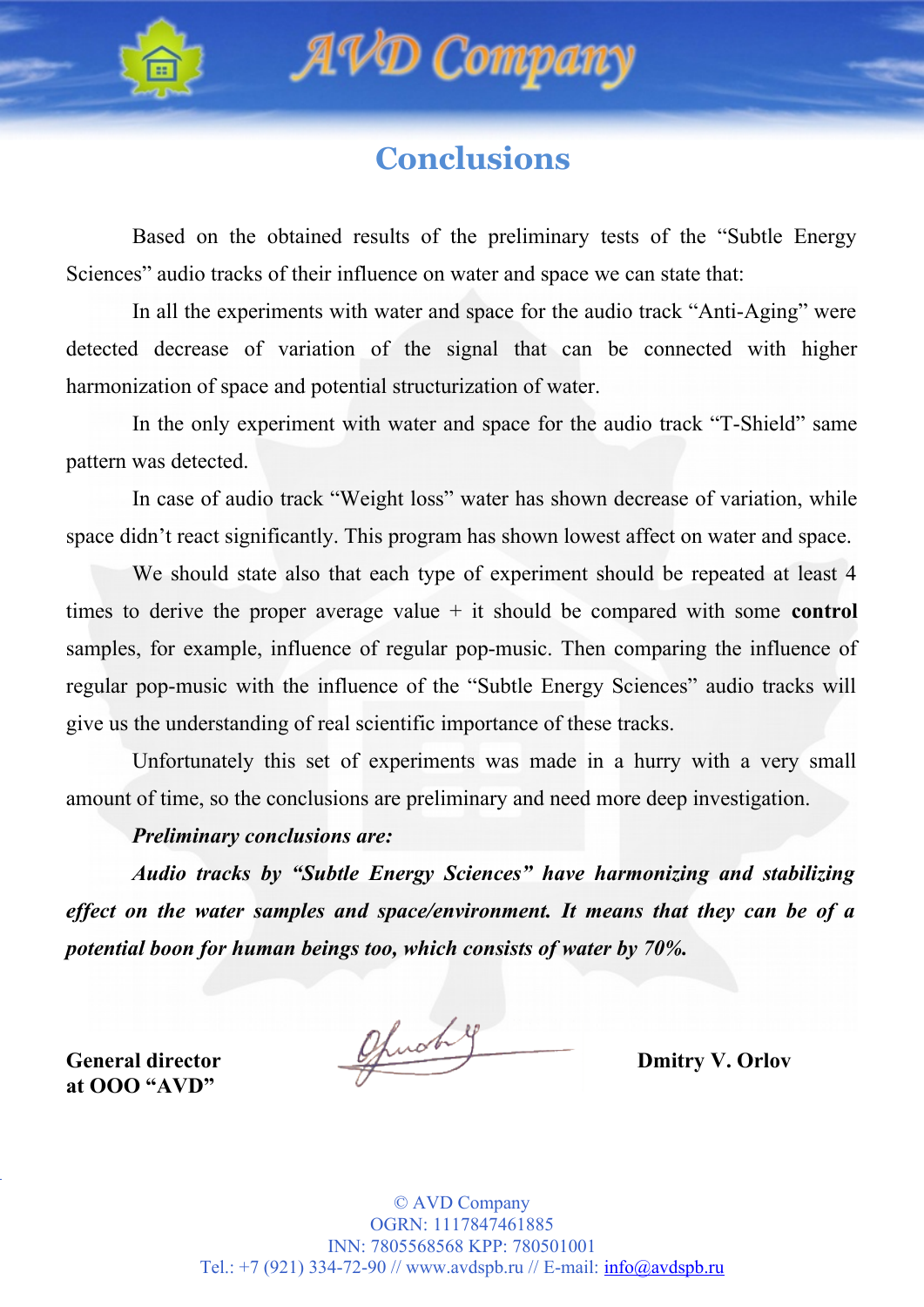



## **Variability of the signal**

Any registered signal related to the parameters of the environment or water is deviating in time. Whether it is the magnetic field intensity, radiation level or infrasound level in the room – all these parameters vary in time. Their variation depends on various factors (fig. 1).



*Fig. 1. Example of measured harmonic signal variation in time*

Of course non-artificial signals are not so ideal and you can't obtain during measurements such a beautiful harmonic. There are always some noises and interference that distort the signal. In nature signals are always more chaotic.

Measurements with the use of Gas Discharge Visualization (GDV) technology (Bio-Well device as an example) of space and water is about assessing the electrical capacitance in time. Electrical capacitance depends on the chemical composition and amount of water being measured, or on the chemical composition of air, etc. If chemical composition doesn't change – the absolute level of the signal should not change significantly too.

In case of playing sound recordings – we do not affect the chemical composition.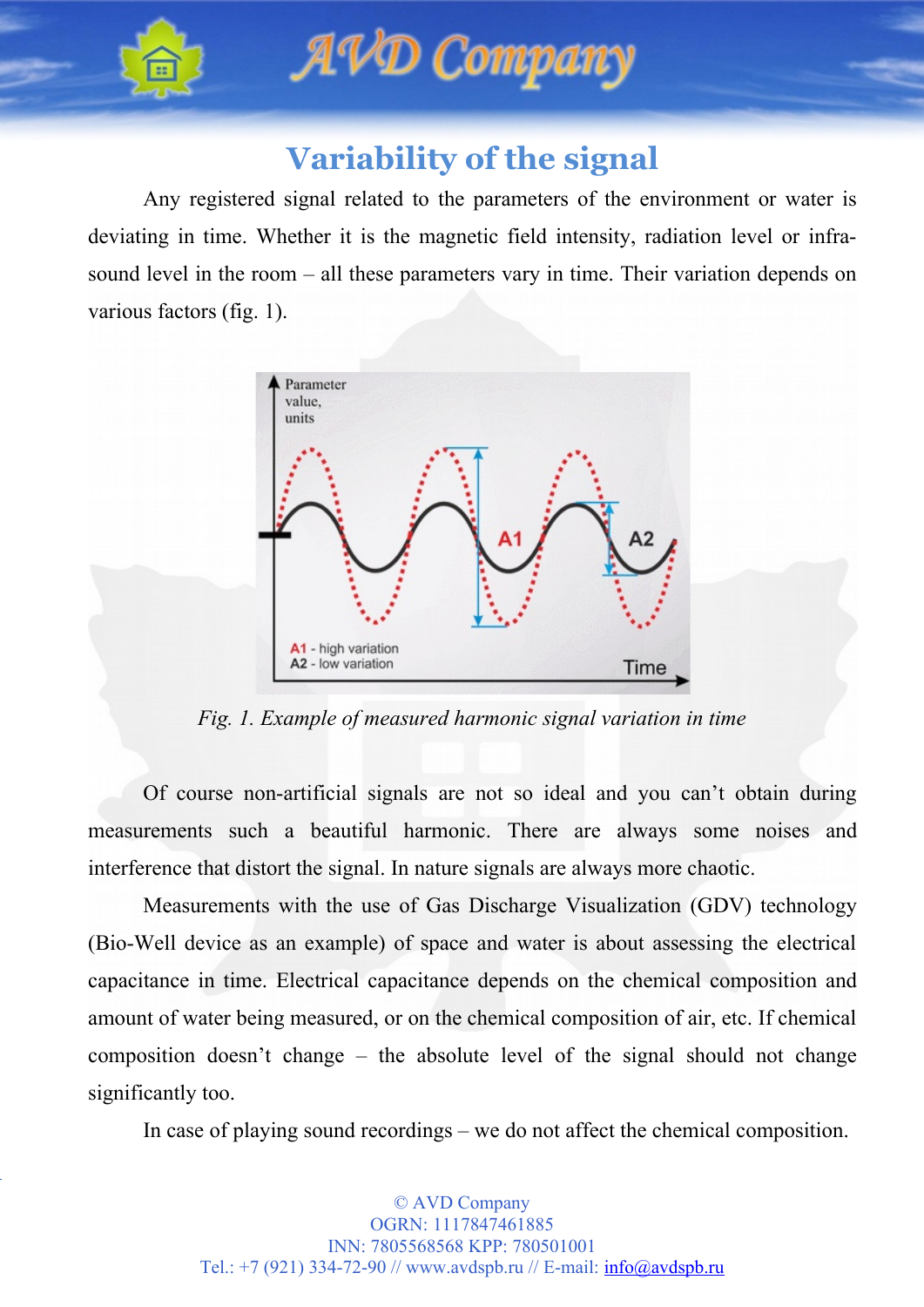



**So while measuring water samples and space energy we do not care about the absolute level of the signal, but we care mostly about variability of the signal.**

**Higher variation = more unstable, chaotic water or space.**

**Lower variation = more stable and harmonious water or space.**

If the variation of the signal changes under the influence of the sound recordings – then there is some affect of them on the space or water. That is what we are analyzing.

For assessment of the variation we have used the **standard deviation** mathematical formula.

Let's go to the experimental results.

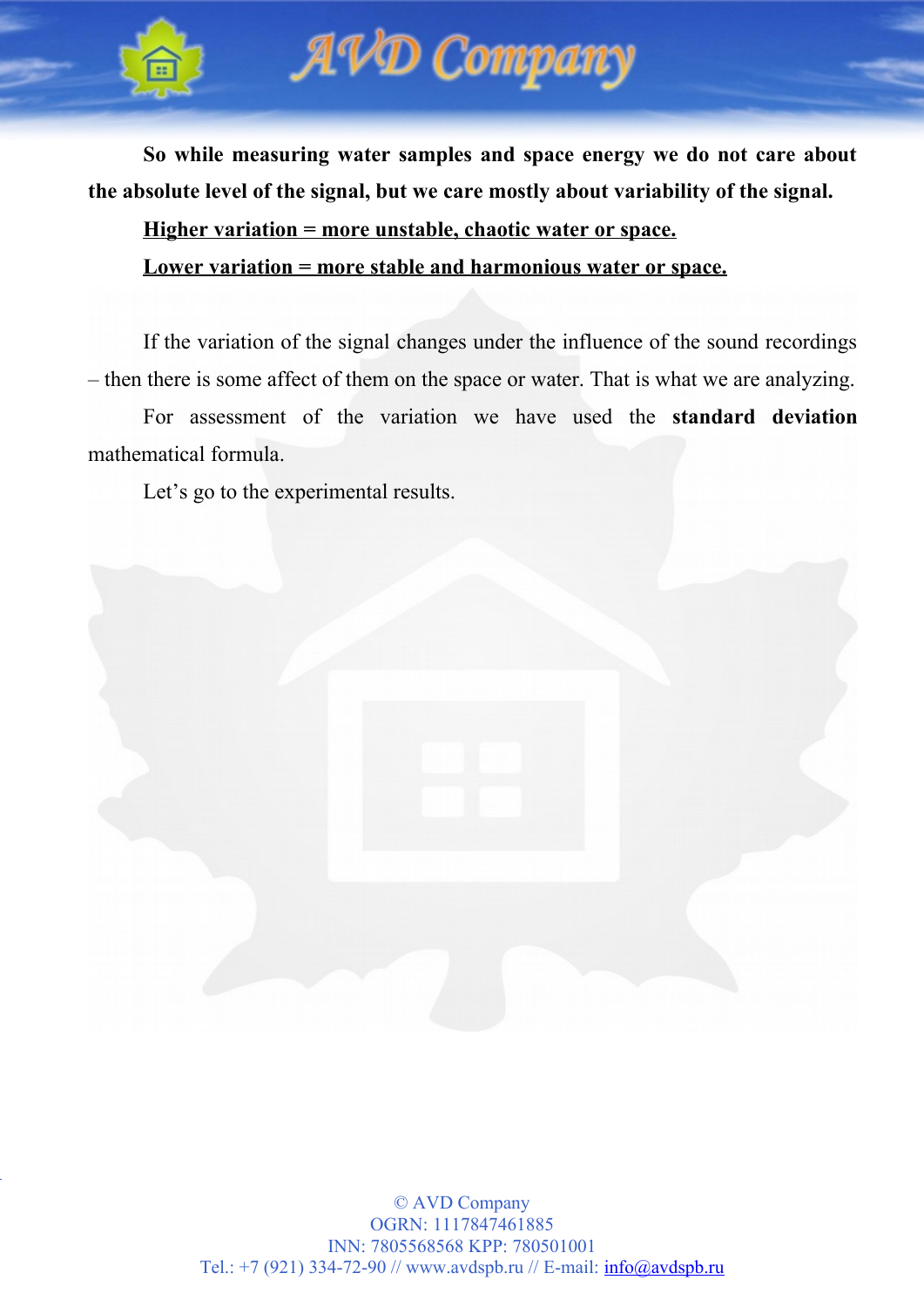



### **Measurements**

Measurements were made using the following protocol:

- 3 minutes warm-up of the setup (this period are deleted from the analysis).
- 20 minutes of initial state BEFORE.
- 20 minutes under the influence of the audio track AFFECT.

For each experiment new water sample was taken.



Space measurements with Sputnik. 1st Experiment with «Anti-Aging» audio track. Area and St. Deviation graphs.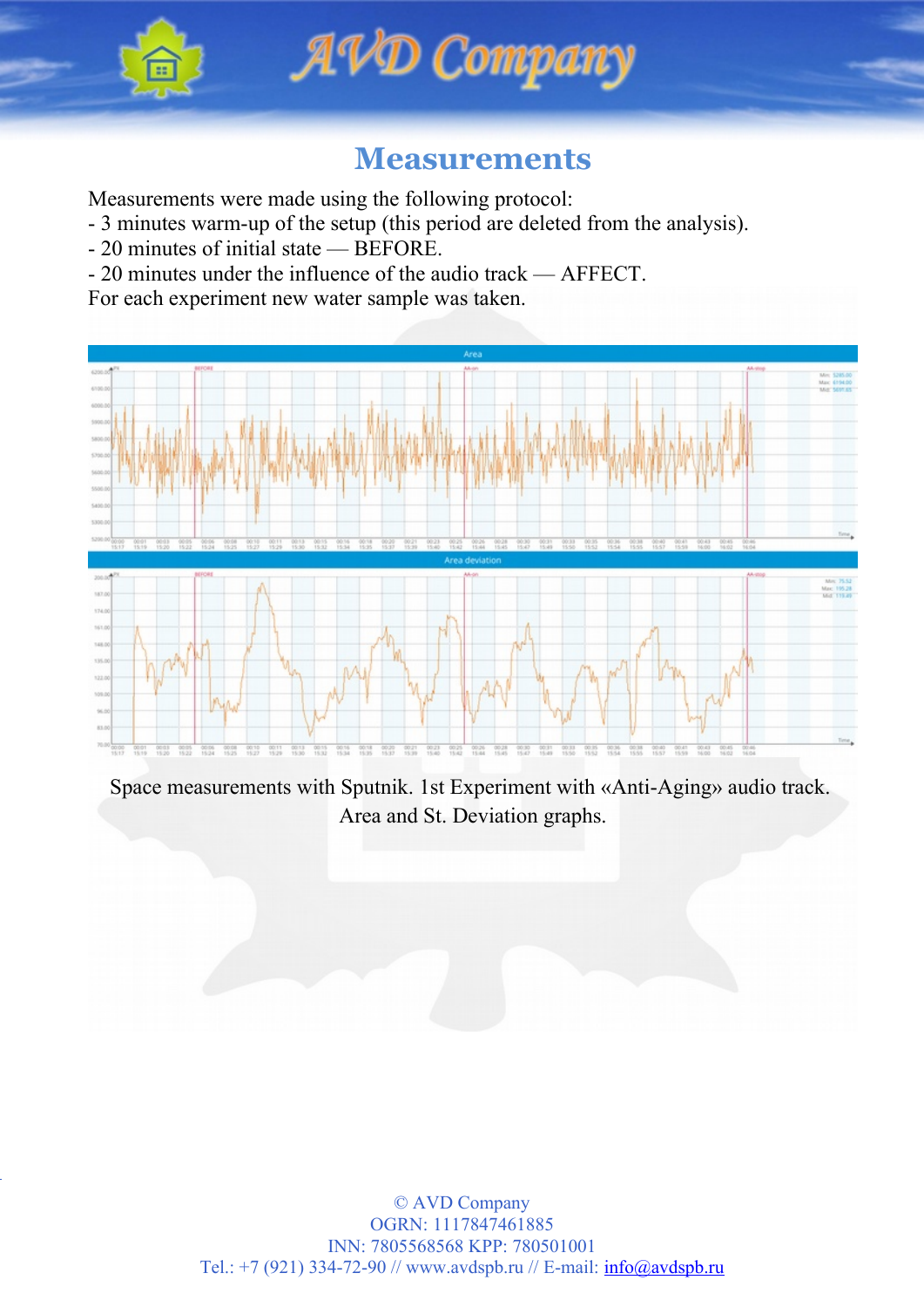

AVD Company



Water measurements with pH water sensor. 3rd Experiment with «Anti-Aging» audio track. Area and St. Deviation graphs.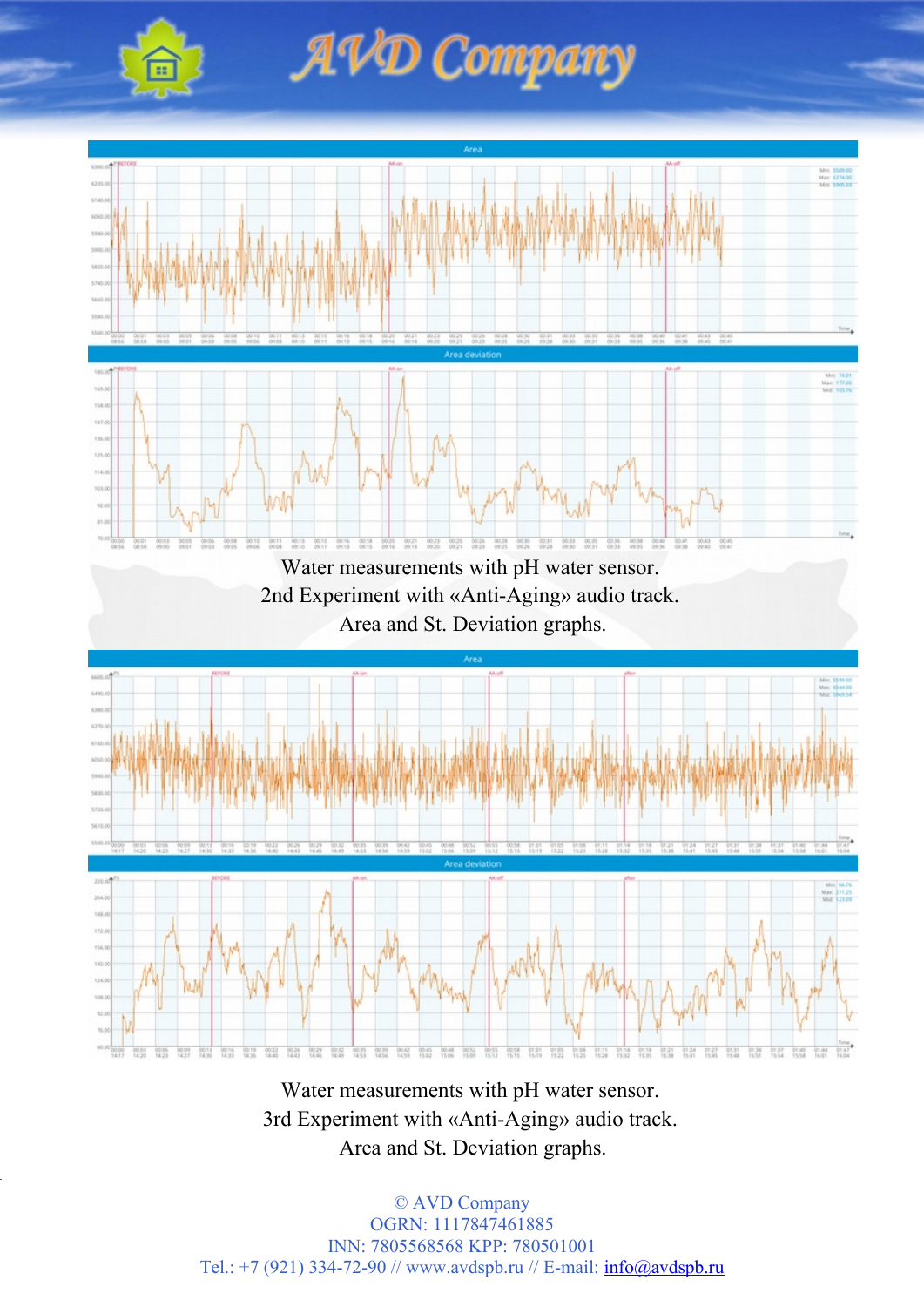





Space measurements with Space-Scanner. 2nd Experiment with «Anti-Aging» audio track. Electrical capacitance, rel. units.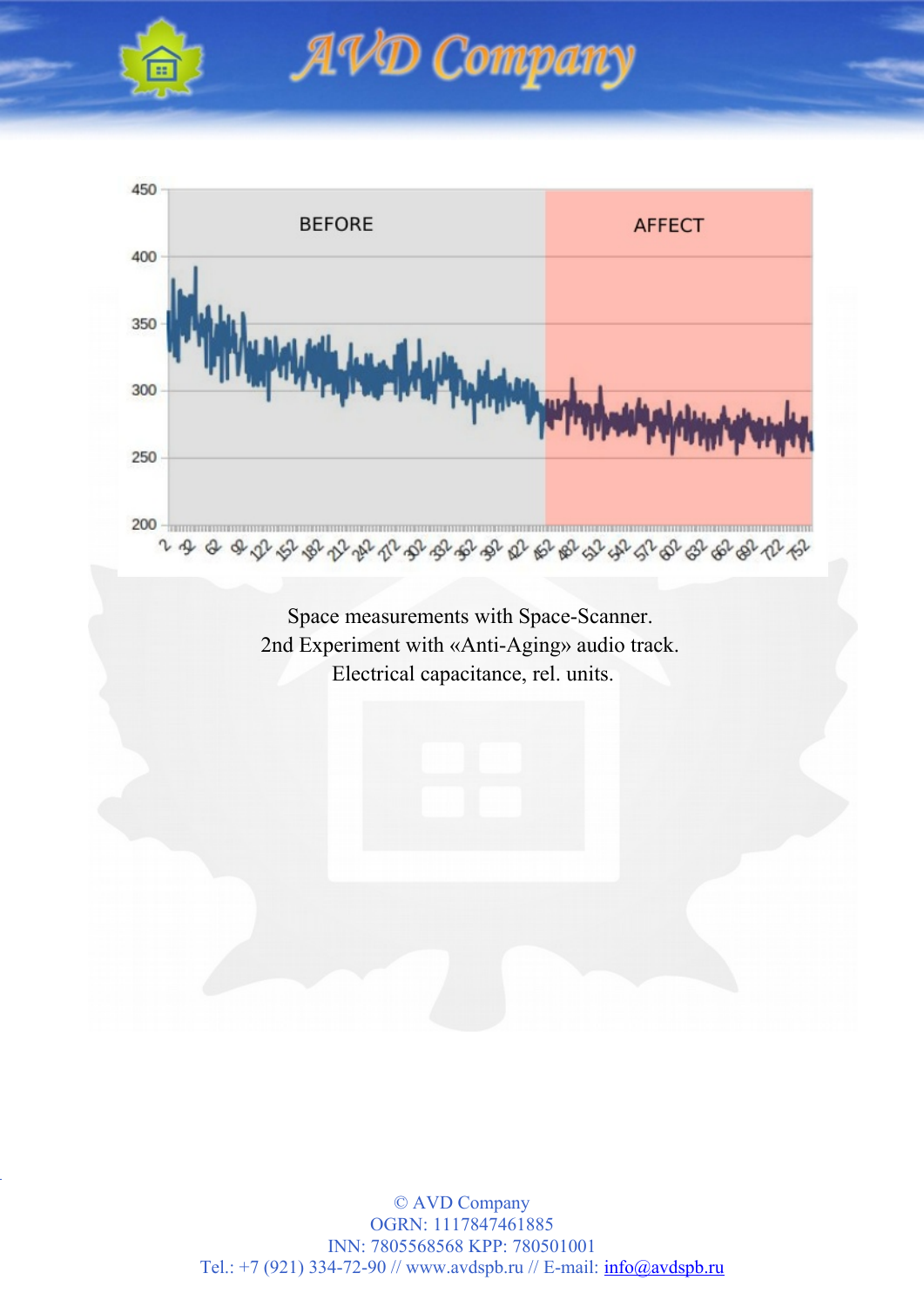



### **Results of measurements**

#### **№1 – "Anti-Aging" audio track (20 minutes)**

| $N_2$<br><sub>of</sub><br>series | <b>WATER</b>                                             |                                                          | <b>SPACE</b>                                             |                                                          |
|----------------------------------|----------------------------------------------------------|----------------------------------------------------------|----------------------------------------------------------|----------------------------------------------------------|
|                                  | <b>St.</b> deviation of<br>Area, pixels<br><b>BEFORE</b> | <b>St.</b> deviation of<br>Area, pixels<br><b>AFFECT</b> | <b>St.</b> deviation of<br>Area, pixels<br><b>BEFORE</b> | <b>St.</b> deviation of<br>Area, pixels<br><b>AFFECT</b> |
|                                  |                                                          |                                                          | 133                                                      | 122                                                      |
| $\mathbf{2}$                     | 117                                                      | 106                                                      | 12,5                                                     | 8,1                                                      |
| 3                                | 144                                                      | 132                                                      | 36,9                                                     | 19,9                                                     |
| Av.<br>shift,<br>$\frac{6}{9}$   |                                                          | $-8,9%$                                                  |                                                          | $-29,9%$                                                 |

**№2 – "T-Shield" audio track (20 minutes)**

| $N_2$<br>of<br>series          | <b>WATER</b>                                             |                                                          | <b>SPACE</b>                                             |                                                          |
|--------------------------------|----------------------------------------------------------|----------------------------------------------------------|----------------------------------------------------------|----------------------------------------------------------|
|                                | <b>St.</b> deviation of<br>Area, pixels<br><b>BEFORE</b> | <b>St.</b> deviation of<br>Area, pixels<br><b>AFFECT</b> | <b>St.</b> deviation of<br>Area, pixels<br><b>BEFORE</b> | <b>St.</b> deviation of<br>Area, pixels<br><b>AFFECT</b> |
|                                | 143                                                      | 119                                                      | 40,1                                                     | 24,5                                                     |
| Av.<br>shift,<br>$\frac{1}{2}$ |                                                          | $-16,7%$                                                 |                                                          | $-38,9%$                                                 |

**№3 – "Weight Loss" audio track (20 minutes)**

| $\mathbf{N_2}$<br>of<br>series | <b>WATER</b>                                             |                                                          | <b>SPACE</b>                                             |                                                          |
|--------------------------------|----------------------------------------------------------|----------------------------------------------------------|----------------------------------------------------------|----------------------------------------------------------|
|                                | <b>St.</b> deviation of<br>Area, pixels<br><b>BEFORE</b> | <b>St.</b> deviation of<br>Area, pixels<br><b>AFFECT</b> | <b>St.</b> deviation of<br>Area, pixels<br><b>BEFORE</b> | <b>St.</b> deviation of<br>Area, pixels<br><b>AFFECT</b> |
|                                | 119                                                      | 110                                                      | 10,2                                                     | 10,6                                                     |
| Av.<br>shift,<br>$\frac{6}{9}$ |                                                          | $-7,6%$                                                  |                                                          | $+3,9%$                                                  |